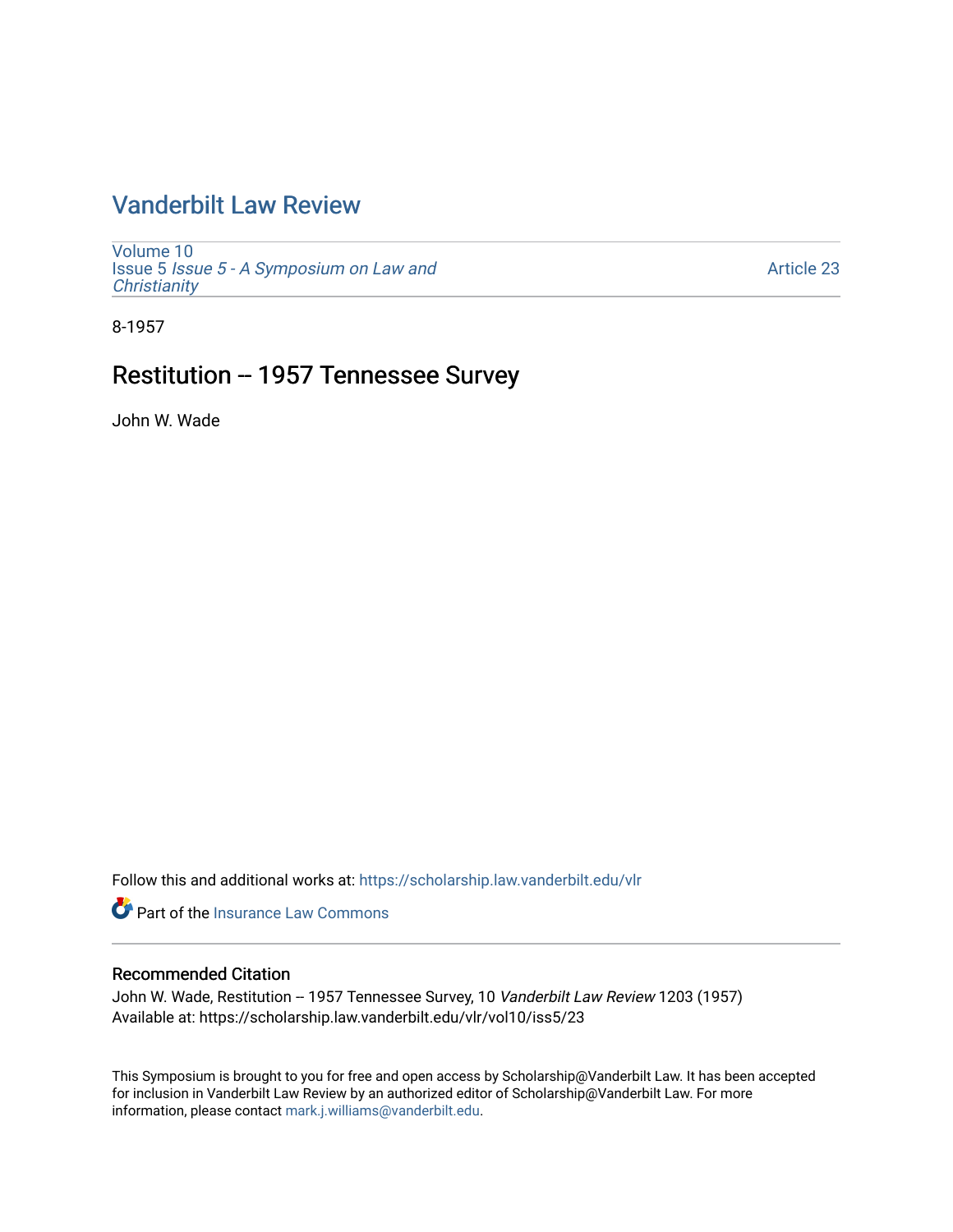## **RESTITUTION-1957 TENNESSEE** SURVEY

#### **JOHN** W. WADE\*

#### MONEY PAID UNDER COMPULSION

*Compulsion of Judgment:* This year's most important decision in the field of Restitution is the famous case of *New York Life Ins. Co. v. Nashville Trust* Co.' This was the case in which one Buntin disappeared from his home in Nashville under circumstances which led the Supreme Court of Tennessee to hold that he had committed suicide and thus died while an insurance policy was still in effect.2 As a result the plaintiff insurance company was compelled to pay the defendant trust company, as trustees for the beneficiaries of the policy (Buntin's family), an amount of \$60,000. Years later, Buntin was found alive in another state, and the insurance company sued to recover the trust funds still held by the trustee. The suit was in chancery, to establish a constructive trust.

Obviously, this provides a classic illustration of unjust enrichment, as the trustees and the beneficiaries were not entitled to the insurance money unless Buntin was dead. On the other hand, the defense was res judicata-that the issues of fact had been settled by the court between these same parties and could not now be relitigated since the time for opening up the original suit had passed. The two legal principles are both strong, vigorous, important ones, and they clash here head-on. The extent of the clash in this case is indicated by the fact that the Supreme Court divided, three to two, with each of the five judges writing a separate opinion and one judge writing two opinions. The court reversed the chancellor and held that the defendant's demurrer to the complaint should have been overruled.

In this case, therefore, the policy underlying the principle of restitution3 prevailed, and the policy of providing justice between the parties was given greater weight than the policy for laying litigation at rest and insuring stability of judgments. It happens that a similar decision was reached in *Moses v. Macferlan,4* Lord Mansfield's famous decision

**1203**

<sup>\*</sup> Dean, Vanderbilt University Law School; member, Tennessee Bar.

<sup>1. 292</sup> S.W.2d 749 (Tenn. 1956), 10 **VAND.** L. REV. 868 (1957). 2. See New York Life Ins. Co. v. Nashville Trust Co., 178 Tenn. 437, 159 S.W.2d 81 (1942). **3.** "A person who has been unjustly enriched at the expense of another is

required to make restitution to the other." RESTATEMENT, **RESTITUTION** § 1 **(1937).** 4. 2 Burr. **1005, 97** Eng. Rep. **676** (K.B. **1760).** Macferlan had recovered in

the Court of Conscience on the indorsement on a note because Moses was not permitted in that court to show a signed agreement **by** Macferlan "that Moses should not be liable to the payment of the money." Moses was permitted to recover the money back in King's Bench in an action of quasi contract for money had and received.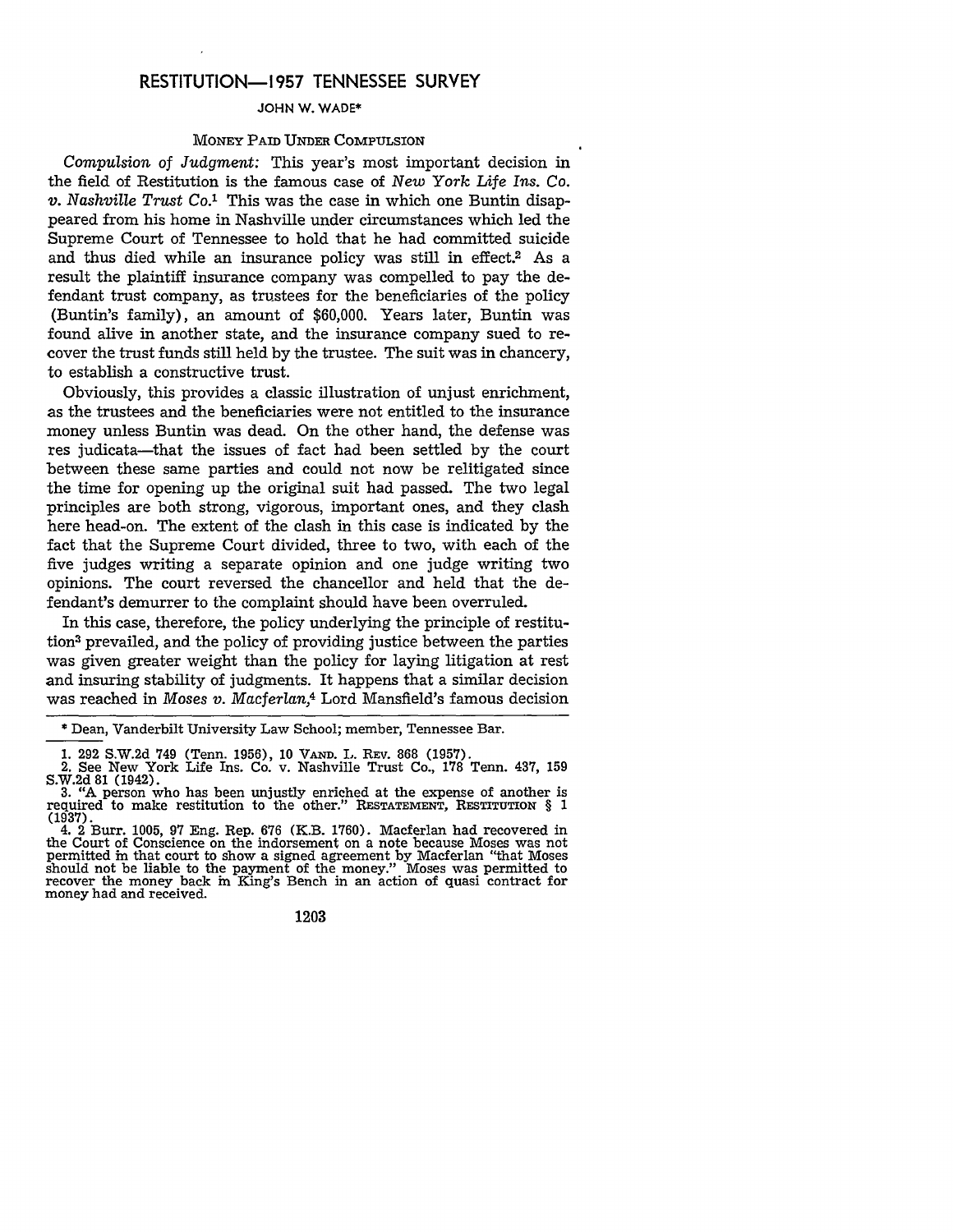in 1760, which has been generally regarded as the real origin of quasi contract and thus of restitution.5 Said Lord Mansfield in that case:

Money may be recovered by a right and legal judgment; and yet the iniquity of keeping that money may be manifest, upon grounds which could not be used by way of defence against the judgment.

.... Suppose a man recovers upon a policy for a ship presumed to be lost, which afterwards comes home;- or upon the life of a man presumed to be dead, who afterwards appears;- or upon a representation of a risque deemed to be fair, which comes out afterwards to be grossly fraudulent.<sup>6</sup>

Since that time two changes have taken place. First, the action for restitution is now brought in equity to establish a constructive trust (as in the instant case), rather than at law in quasi contract. Second, the concept of res judicata has become stronger. When the losing party has had an opportunity for a fair trial, he is not ordinarily given equitable relief against the judgment even though it is "erroneous and inequitable."<sup>7</sup>

Yet there are cases where it is clearly so unjust to allow the winning party to retain the fruits of an erroneous judgment that relief must be given. A reconciliative is offered in the leading case of *United States v. Throckmorton,8* where a distinction is drawn between "extrinsic" and "intrinsic" fraud. Extrinsic fraud is collateral to the trial and prevents the losing party from fully presenting his case; relief is granted when it is involved. Intrinsic fraud includes false evidence, perjury or forged instruments and can be contested in the trial; the decision here is res judicata and not subject to relief.

It was on this distinction that the judges divided in the *Buntin* case. Following his "self-made surreptitious disappearance," Buntin had "concocted" evidence "very cleverly simulating the occurrence of suicide." The minority recognized this as fraud but likened it to perjured testimony and concluded that as intrinsic fraud it did not warrant equitable relief. The three judges in the majority concluded that the fraud was either extrinsic or both intrinsic and extrinsic.

' It would appear that the majority opinions have somewhat obscured or rendered fuzzy the distinction between the two types of fraud and

<sup>5.</sup> The most famous quotation from this case, which is still widely quoted, reads as follows: "This kind of equitable action, to recover back money, which ought not in justice to be kept, is very beneficial, and therefore m cQuraged. It lies only for money which, ex *aequo et bono,* the defendant ought to refund, **. . .** it lies for money paid by mistake; or upon a consideration. whioh happens to fail; or for money got through imposition, (express, or implied) or oppression; or an undue advantage taken of the plaintiff's situation,' contrary to laws made for the protection of persons under those circumstances. In one word, the gist of this kind of action is, that the defendant, upon the circumstances of the case, is obliged by the ties of natural justice and equity to refund the money." **97** Eng. Rep. at 680. **6.** 97 Eng. Rep. at 679.

<sup>7.</sup> **RESTATEMENT, JUDGMENTS** § 126 (1942). 8. 98 U.S. 61 (1878). , **<sup>k</sup>**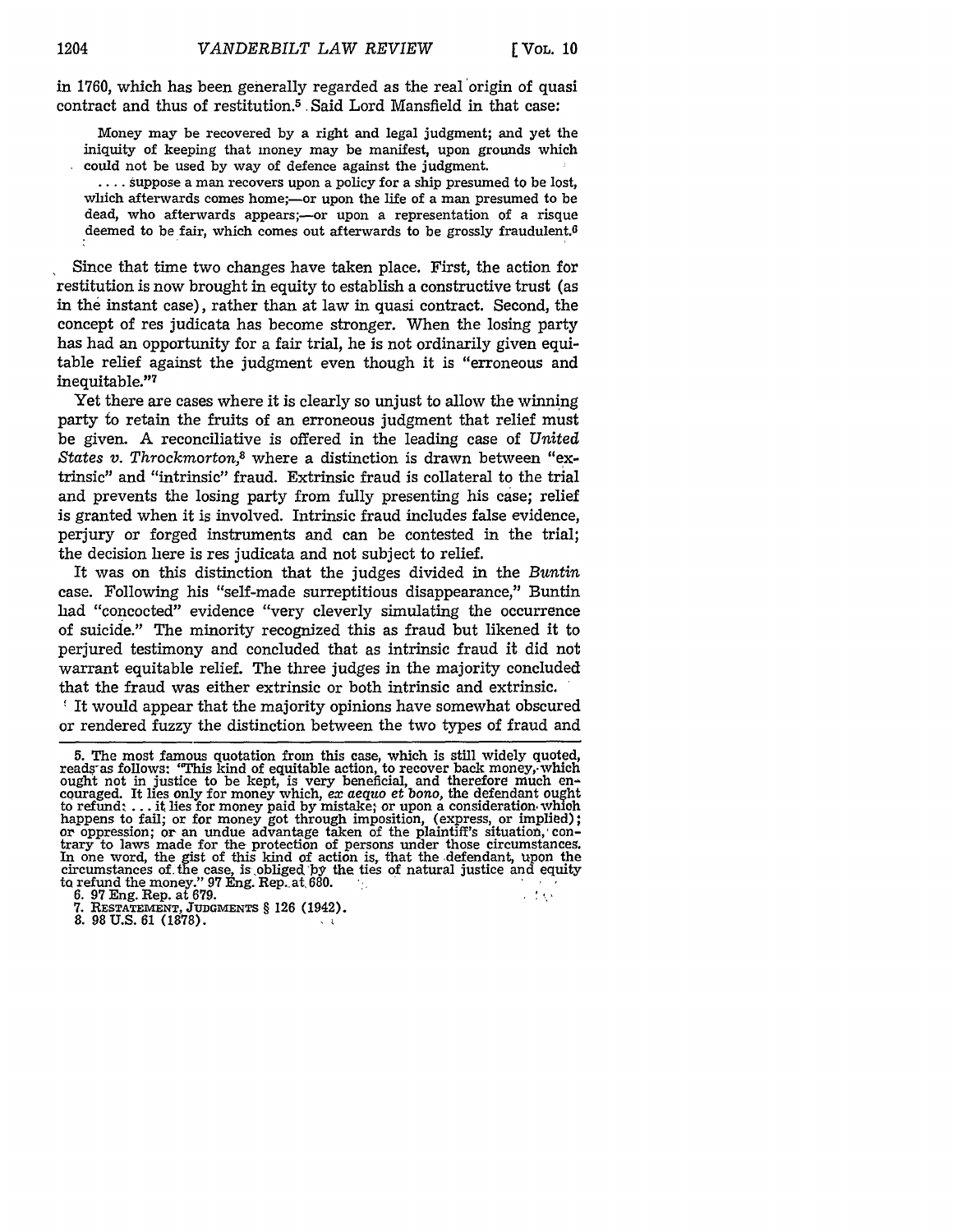that on a strictly conceptualistic basis the fraud involved here is more properly to be regarded as the equivalent of false testimony and therefore classed as intrinsic. Yet my personal viewpoint is that the majority reached the better result. The distinction has been criticized on numerous occasions.9 It has not been adopted in England or in Wisconsin<sup>10</sup> Courts which purport to adopt it not infrequently engraft exceptions on it and sometimes themselves obscure its meaning in order to accomplish justice between the parties.<sup>11</sup> Obscuration may serve a useful purpose in leaving leeway to a court to reach a particular holding without setting a "dangerous precedent." The Wisconsin position of granting equitable relief from a judgment obtained **by** intrinsic fraud but requiring a very high degree of proof also has much to be said for it, and fifty years of experience with this rule show that it has not opened up "Pandora's Box of troubles **[by** destroying] stability of judgments."<sup>12</sup>

The unjust enrichment in the *Buntin* case was clear and undeniable, with the facts unassailable. There was not involved here the trying over of a fact issue with the chance that the court might be just as likely to be wrong the second time as it was the first time. It seems that Lord Mansfield's view of providing justice between the parties should more frequently prevail over the strictly legal technicalities of res judicata than it does now in many states. The Supreme Court showed confidence in itself and its power of restraint in rendering this decision,,and there is no reason to fear its inability to control application of the principle involved when other cases arise. The Buntin case was almost sui generis.

Majority and minority in the case differed on one other issue-the statute of limitations. The majority held that the statute did not run while Buntin's fraud was undiscovered; the minority argued that the fraud of Buntin should not keep the statute from running in favor of the defendants in this suit.

*Compulsion of State Authority:* In *Roane-Anderson Co. v. Evans13* defendant, being required to pay certain gross receipts taxes, paid under protest and sued to recover the money paid. It succeeded in showing that the tax was not due and prevailed in its action.14 The court declared: "Suffice it to say if Roane-Anderson Company is en-

<sup>9.</sup> See, e.g., Notes, 4 VAND. L. REV. 338 (1951), 23 CALIF. L. REV. 79 (1934).<br>10. Note, 4 VAND. L. REV. 338, 340-41 (1951).<br>11. See, e.g., Hazel-Atlas Glass Co. v. Hartford-Empire Co., 322 U.S. 238

of cases on the subject, see Annot., **126** A.L.R. **390** (1940). 12. Judge Swepston in the instant case, **292 S.W.2d** at **759.**

**<sup>13. 292</sup> S.W.2d 398** (Tenn. **1956).** 14. Practically all of the opinion was concerned with the question of whether the taxes were properly assessed, the problem dealing with the exemption of a contractor with the Federal Government. For a discussion of this part of the case, see the article on Taxation, *infra.*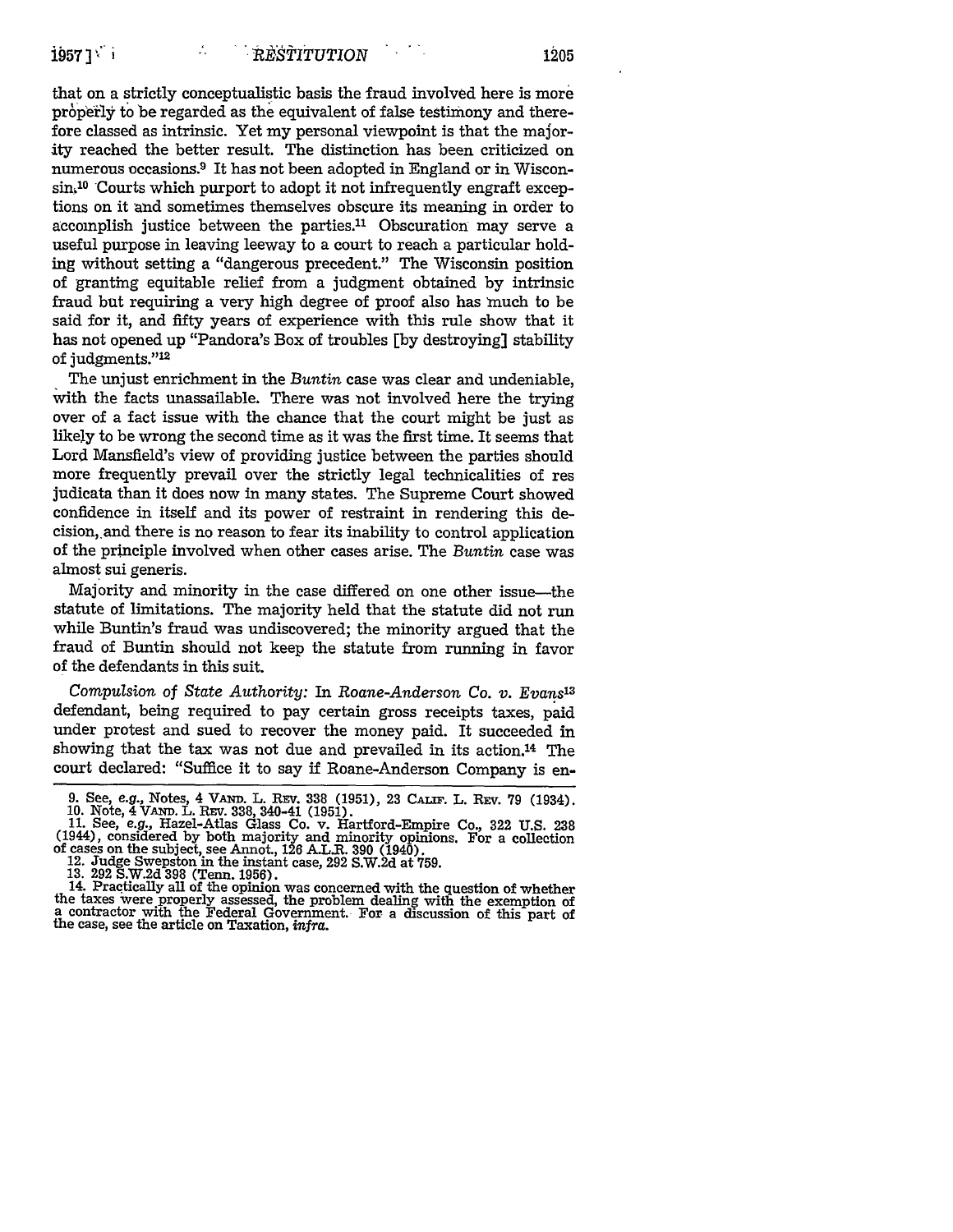titled to recover the sums of money paid under protest, it would include not only taxes illegally assessed, but *interest* and *penalties* as well."'15

*Compulsion of Contract Obligation: Sam Finley, Inc. v. Standard* Acc. *Ins. Co.16* involves an action for contribution by one insurance company against another, the plaintiff having been required to pay under its policy. The court recognized the appropriateness of the relief but found that the defendant company was not liable under its policy and so was not liable to the plaintiff.

*Braswell v. Tindall7* involved an action to recover usurious interest paid. The court recognized again the appropriateness of restitution in such a situation but was principally concerned with whether the defendant was a holder in due course and therefore able to keep the money.

#### **RESCISSION**

*Fraud:* In *Lowe v. Wright18* a real estate agent, with authority to make a contract to sell property for complainants but without authority to execute a deed, fraudulently entered into a contract to sell the land to defendant and executed a deed to him. Defendant was led by false statements to issue a cashier's check to complainants, and complainants were led by other false statements to cash this check (for \$8,900), to take out certain money already owed them by Parrish and to give Parrish a cashier's check for the remainder (\$6,000). Discovering the fraud and learning about the contract and deed to defendant, complainants sued to cancel the deed and remove it as a cloud on their title. The court cancelled the deed as a forgery and granted a rescission of the contract of sale on the ground of fraud. The rescission was conditioned, however, on the repayment to defendant of the \$8,900. This would obviously have been required if complainants had received the money. The court recognized that both parties were defrauded and fell back on the old maxim, "where one of two persons must suffer loss by the acts or fraud of a third party, he who enabled that third party to occasion the loss, or to commit the fraud, ought to be the sufferer."<sup>19</sup>

*Duress: Exum v. Washington Fire and Marine Ins. Co.20* involved rescission of a release. Complainant had a fire insurance policy on his automobile, which burned. The insurance company turned the claim over to an adjustment company. Its employee accused complainant

<sup>15. 292</sup> S.W.2d at 404.

**<sup>16.</sup>** 295 S.W.2d 819 (Tenn. App. M.S. 1956).

<sup>17. 294</sup> S.W.2d 685 (Tenn. 1956).<br>18. 292 S.W.2d 413 (Tenn. App. M.S. 1956).<br>19. *Id.* at 419, quoting from GiBson, SUITS IN CHANCERY § 61 (5th ed., Croon-

over 1955). 20. 297 S.W.2d 805 (Tenn. App. W.S. 1955).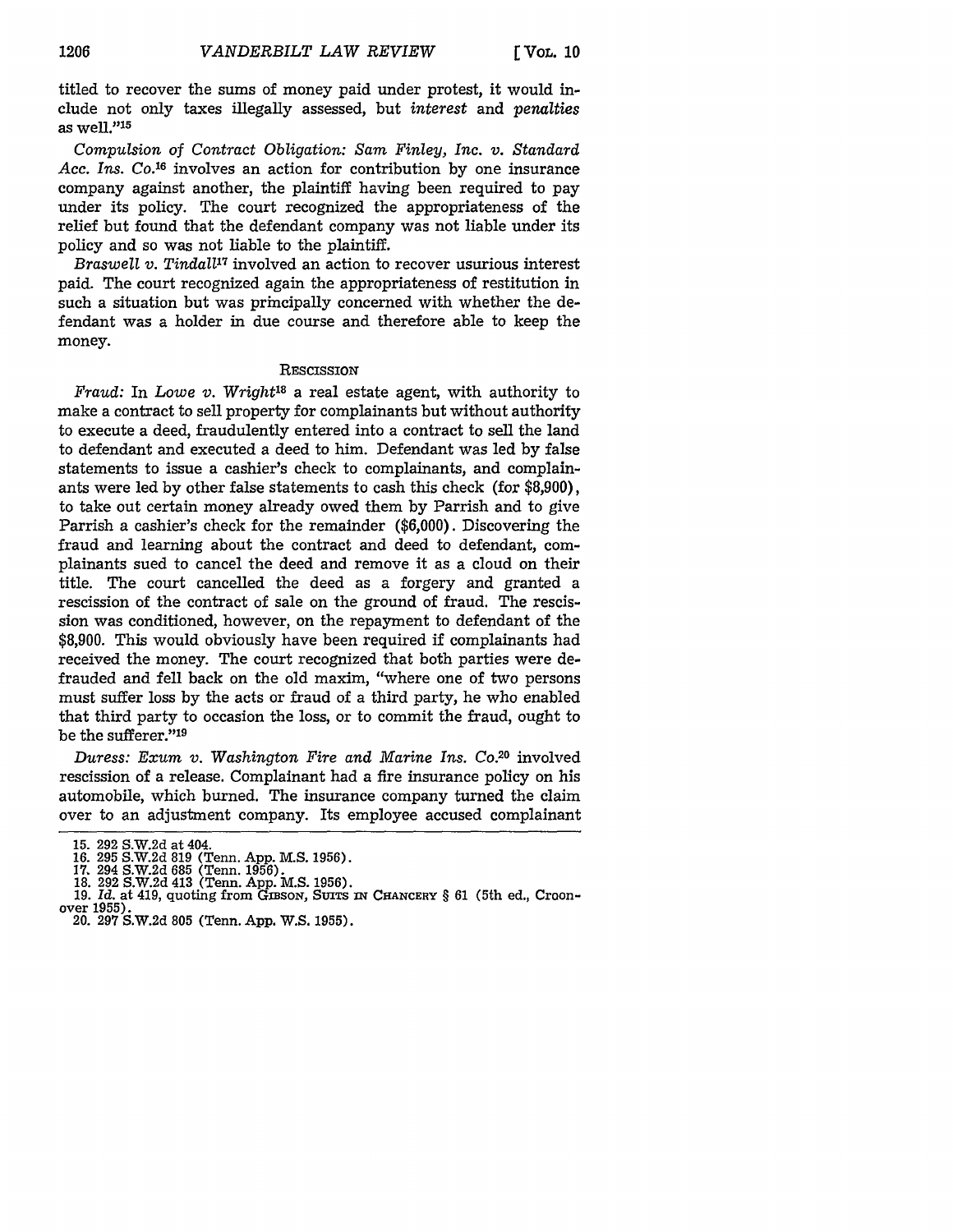### *RESTITUTION* **1957] 1207**

of burning the car himself and arranged to have a state fire marshal get complainant from his place of work and take him to a downtown office, where he was subjected to "an implied threat of prosecution or public charge of arson"21 and induced to sign a release in return for \$132. Of this amount \$1 was paid to complainant and \$131 was paid directly to the bank for the balance owed it on the car. The court found that the release was not executed "as a free and voluntary act on the part of the insured but as a result of duress and hence the release should be considered void and of no effect."<sup>22</sup> The complainant's action on the insurance policy was therefore permitted, and it was held that he did not have to tender the \$131 paid to the bank, because the insurance company would have had to pay the bank in any event. In addition, the requirement of tender was not raised until the appeal and this was held to be too late.

*Breach of warranty: Henson v. Wright*<sup>23</sup> repeats the holding of several recent cases<sup>24</sup> that, under the provisions of the Uniform Sales Act, rescission is one of the remedies available to a buyer for breach of warranty.

#### BENEFITS BESTOWED

*Murray v. Grissim<sup>25</sup>* involved an action for services rendered as manager of defendant's farm. Plaintiff, a close friend of defendant's father, had managed the father's farm without charge for six years until the father's death. **He** had had no dealings with the son but consented to continue managing the farm on the latter's request. After eleven years he brought this action. Though no contract was spelled out between the parties, the court held that the jury "could well find" that plaintiff reasonably expected to be paid "the reasonable value of such services," and that recovery could be had on an "implied contract to make such payment." This was probably a contract implied in facta true contract.<sup>26</sup> The court appeared ready, however, if necessary, to allow recovery on a contract implied in law-a quasi contract, or restitutionary relief for the value of the enrichment received.<sup>27</sup>

25. 290 S.W.2d 888 (Tenn. App. M.S. 1956).

26. "While a contract (offer and acceptance) is usually expressed in words, it may be implied from conduct. In such case the intention of the parties is a matter of inference from their conduct. Any conduct by one from which the other reasonably infers a promise in return for a requested act or promise<br>amounts to an offer." *Id.* at 890.<br>27. "From the mere rendering of such services by one and their acceptance

27. "From the mere rendering of such services by one and their acceptance 27. "From the mere rendering of such services by one and their acceptance by another, the law, without regard to the other's intent, will ordinarily a quasi contract on his part to pay the reasonable value of such services; or the circumstances may warrant the triers of fact in finding an implied promise or contract on his part to pay such value." Ibid.

<sup>21.</sup> *Id.* at 809.

<sup>22.</sup> *Ibid.*

<sup>23. 296</sup> S.W.2d **367** (Tenn. App. W.S. 1955). 24. See Wade, Restitution-1956 Tennessee *Survey,* 9 **VAND.** L. **REV.** 1112, 1114 (1956).